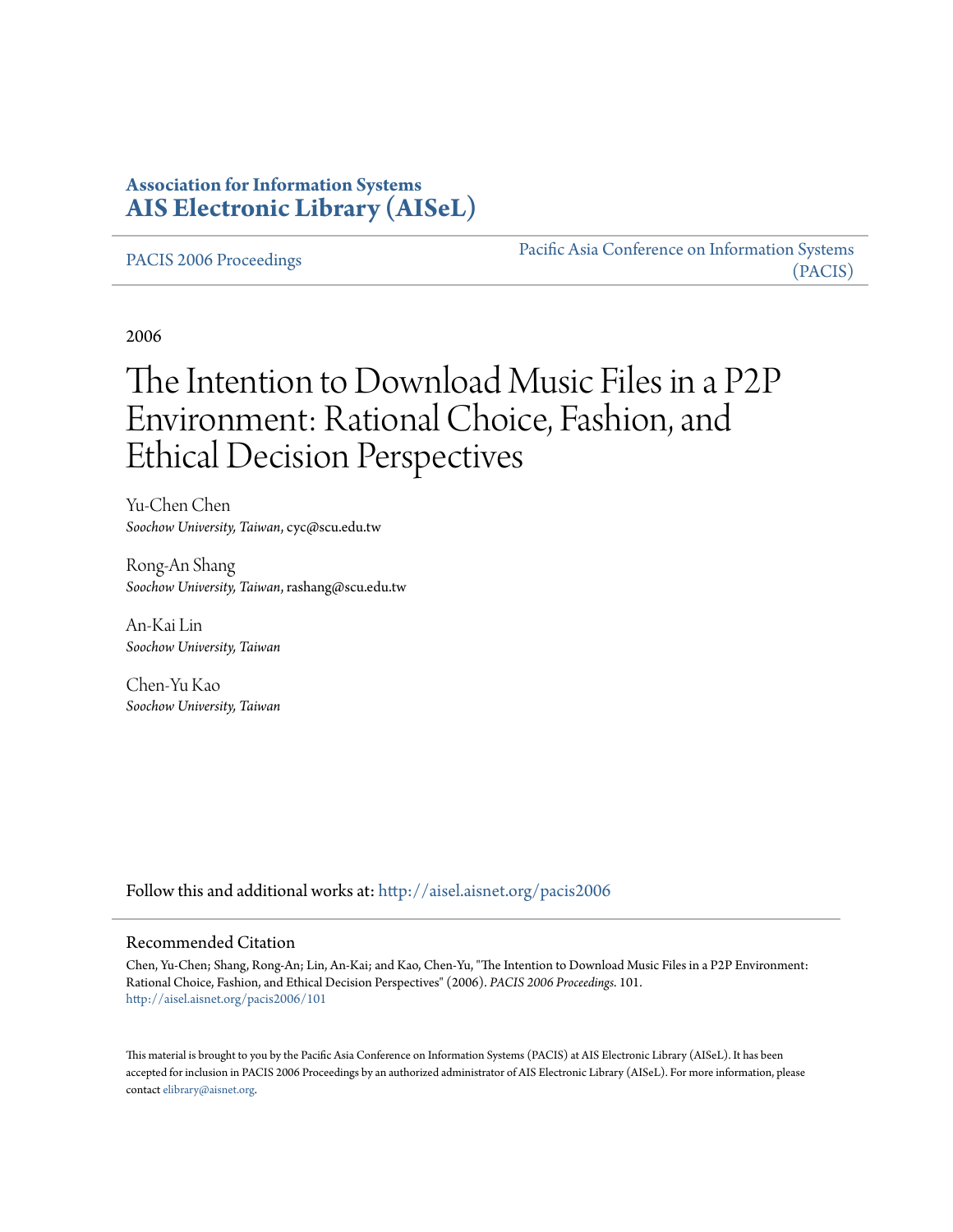# **The Intention to Download Music Files in a P2P Environment: Rational Choice, Fashion, and Ethical Decision Perspectives<sup>1</sup>**

Yu-Chen Chen Rong-An Shang An-Kai Lin Chen-Yu Kao Department of Business Administration, Soochow University, Taiwan cyc@scu.edu.tw rashang@scu.edu.tw

#### **Abstract**

*Downloading unauthorized music file is deemed illegal and immoral, but the peer-to-peer systems have boosted its popularity. Many authors attributed this phenomenon to the low morality of Internet users, but inconclusive evidence to this argument was found. Extant literature seldom noticed that downloading music files is a new mean of music consumption. People, especially young generation, might rationally choose between downloading music files and buying CDs for greater utility for enjoying and pursuing after the fashion of music. This paper presents a conceptual model of file downloading by looking at and integrating these perspectives. An analysis of 834 samples drew from a questionnaire survey of P2P users in Taiwan generally supports the above assertion.* 

**Keywords**: peer-to-peer, behavioral intention, fashion, rational decision, morality

#### 1. Introduction

Digitalized music files, retaining almost the same quality as the original, can be reproduced, stored, and transferred at almost zero-cost. The technology of Peer-to-Peer (P2P) architecture has brought great convenience and fostered the popularity of mp3 downloading. This is quite detrimental to the music industry (Krishnan et al., 2003). Understanding why or how an intention to download develops remains one of the critical management issues for music industry. Few empirical studies, however, have investigated the antecedents of users' behavioral intention to download music files in the P2P environment (Becker & Clement, 2004). It has not been systematically analyzed in the literature (Huang, 2005).

User's unauthorized downloading of music files is probably an invasion of intellectual property. It is deemed not only illegal, but also immoral. One possible explanation of this phenomenon is the low morality of Internet users. However, previous studies reached an inconclusive conclusion (Ferrell & Gresham,  $1985$ ; Simpsonet al., 1994; Thong and Yap, 1998), and was likely varied from issue to issue (Jones, 1991). It even may not be perceived as an unethical behavior at all (Logsdon et al., 1994).

Downloading of music files actually is a kind of music consumption (Hunag, 2005). Consumers may be rational to some certain extent when choosing among alternative channels. Downloading music files seems to be more worthwhile than buying the original music CDs in many aspects. Consequently, an individual's intention is possibly related

 $\overline{a}$ <sup>1</sup> This study is supported in part by National Science Council, Taiwan, under grand number 93-2416-H-031-002.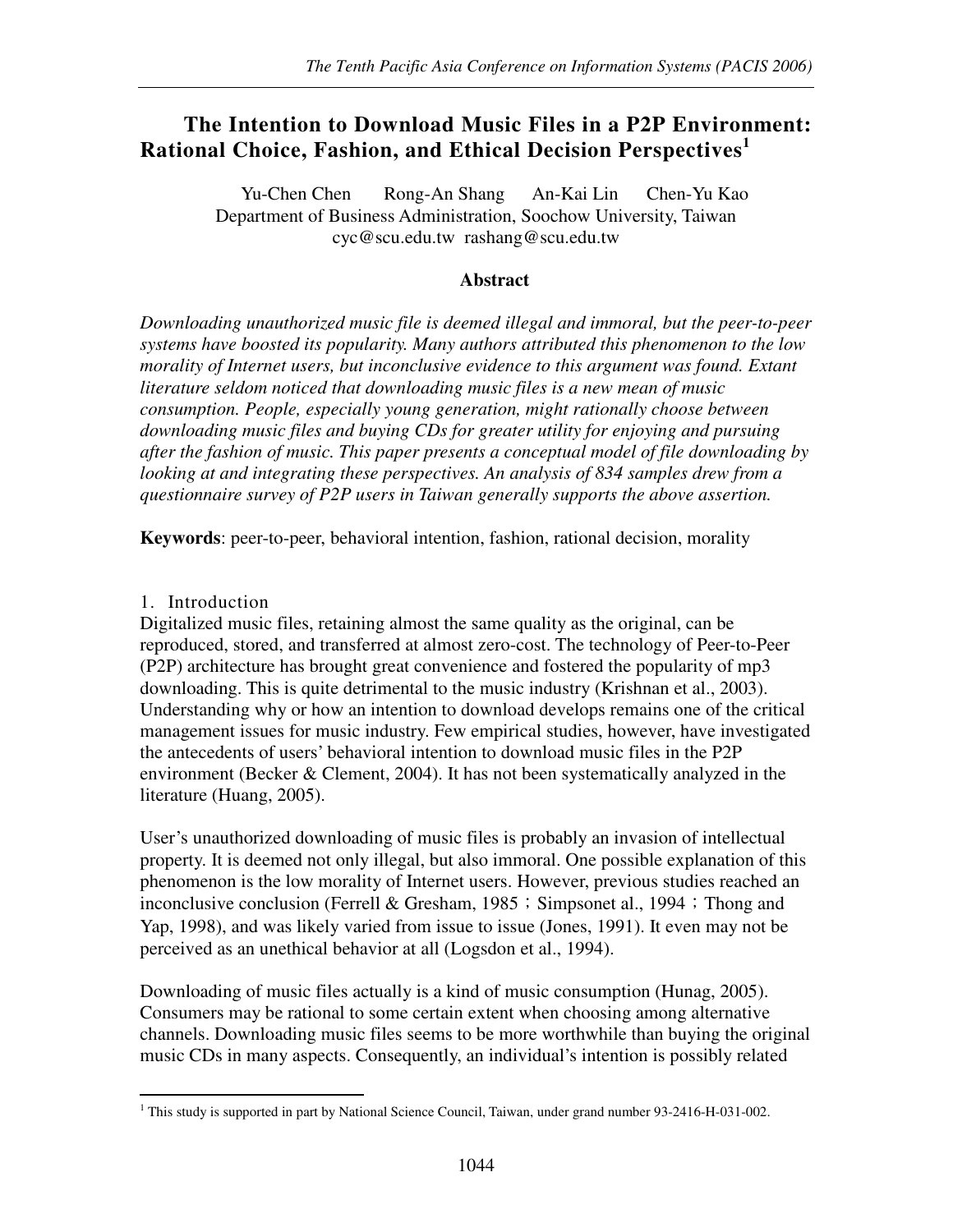with the economical utility brought by downloading mp3. In addition, the need of pursuing fashion may affect personal behavior greatly. The appreciation of music and an individual's attitude toward the fashion are closely related. People, especially the young generation in poor financial status, may be strongly inclined to download music files to increase his identification and gain recognition among their peers. Therefore, this study conducted a survey research to test a model of economical utility, fashion, and degree of morality to explore the effects of the above factors on behavioral intention to download music.

## 2. Theoretical Background

Under current laws, exchanging copyrighted files is an invasion of intellectual property rights (Lessig, 2002; Von Lohmann, 2003). Many previous studies followed this thinking and focused on unauthorized copying of music. But, evidence indicated that acts of law propaganda, piracy clampdown, and teaching and implementing law systems to reduce music downloading might not be effective. Some authors further deemed this issue as a problem of consumer ethics. However, Factors affecting people's ethical decisions in the P2P environment are still unclear (Shang et al., 2005). Most of these studies were standing on the perspective of the welfare of music suppliers; motives for music consumption were almost neglected in these studies.

## **2.1 Music downloading and moral concepts**

Music file downloading is deemed illegal and unethical. Previous studies about softlifting had found that legal factors were not the determining variables for softlifting (Reid et al., 1992; Einin and Christensen, 1991; Simpson et al., 1994). But since music downloading is illegal, a decision to act invokes in an individual's ethical dilemmas, which may affect his/her ethical decision. Some authors turned into formulating models positing determinants of ethical behavior to help reduce users' tendency to softlift. Those model can be extended and refined to enhance our understanding of the contributing factors of music files downloading (Bhattacharjee et al., 2003; Gopal et al. 2004).

Individuals face with ethical dilemma must make a decision regarding behavior about the dilemma. Process of ethical decision making has been depicted as four sequential stages, including: recognizing an issue; making a moral judgment; establishing moral intent; and executing moral actions. For an ethical decision to proceed, an ethical dilemma should be noticed. Moral intensity, the extent of moral imperative of the issue at stake, must be strong enough so that the individual is stuck in choosing among different alternatives.

Kohlberg (1984) argued that, during the process of moral judgment, different stages of moral reasoning would be applied. He believes that an individual, while growing up, will sequentially proceed through three levels of moral reasoning. People in certain developmental stage will definitely stick in a corresponding level of moral reasoning. Younger children in pre-conventional level obey rules to avoid punishments or obtain rewards. Children and teenager in conventional level conformed rules to avoid disapproval or dislike from others, or censure by legitimate authorities and resultant guilt. They become eager for the recognition from peers and hence produce a sense of conformity. Adults in post conventional level conformed rules to avoid self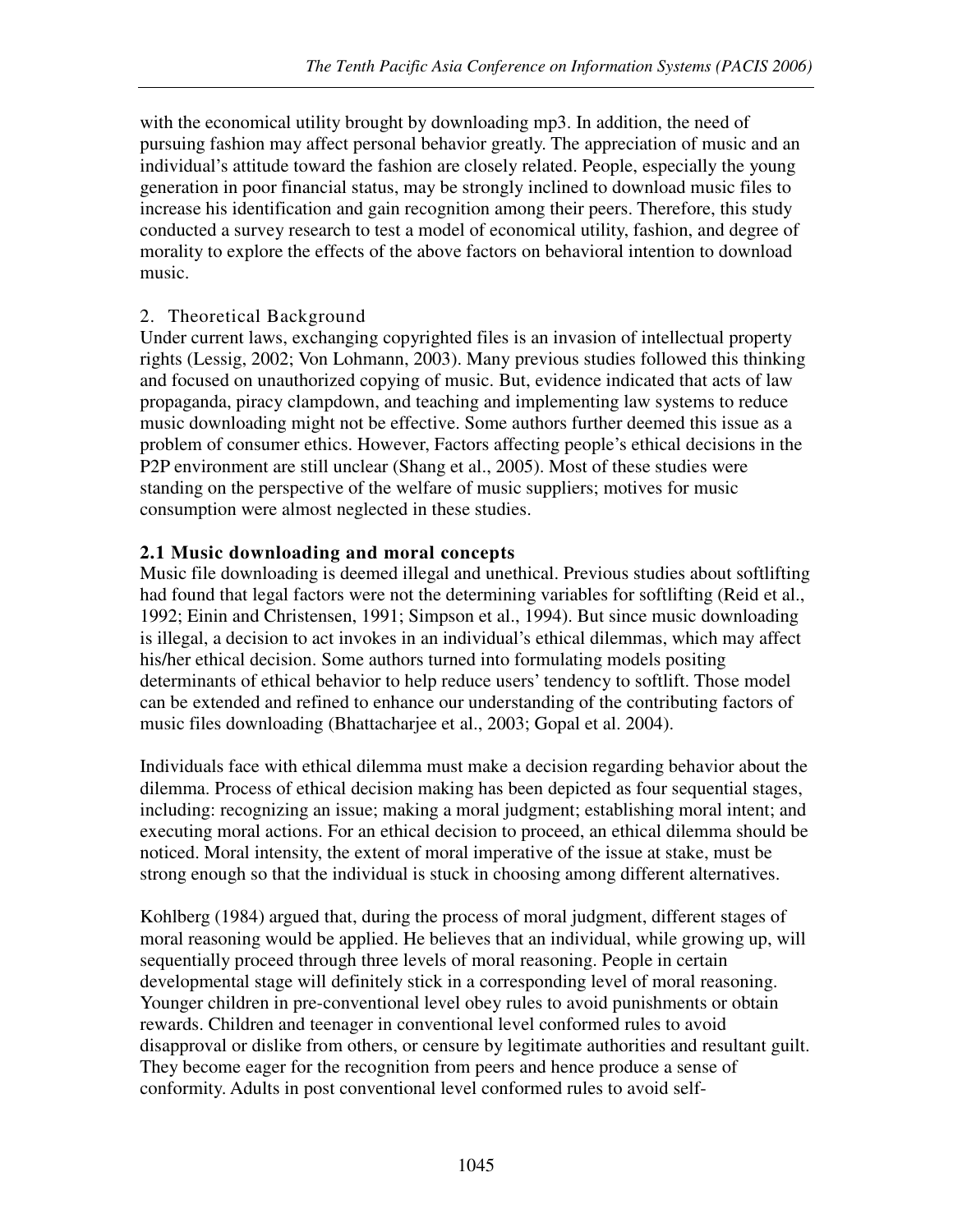condemnation, and maintain the respect of impartial spectator judging in terms of community welfare. The degree of morality normally increased as individual utilized a higher level of moral reasoning (Trevino 1986, 1990).

# **2.2 Consumer utility**

Economic factors had been proposed as one of the determinants of softlifting. But in previous studies, economic factors frequently referred narrowly to monetary gains or losses (Eining and Christensen, 1991; Simpson et al., 1994; Gopal et al., 2004). Nevertheless, people derive consumer utilities other than monetary gains from software consumption (Mcintyre and Miller, 1992). Consumer utility refers to the degree of fulfillment of consumers' need by the consumption behavior; it is consumers' surplus in terms of the difference between gross use value and price of software (v-p) in case of buying, and the difference between value and cost of pirating (v-c) in case of pirating. People would pirate only if utility from pirating exceeds that of buying (Conner and Remelt, 1991). Assuming that the value (v) in either case remains unchanged, then an individual will pirate if  $c < p$ ; and vice versa. An individual will neither buy nor pirate if  $v < c$  and  $v < p$ . Hence, they conclude that an individual's action depends upon which element of the triple  $\{p, v, c\}$  is least.

Appling the above argument, utilities of mp3 and CD music are defined as consumer surplus in terms of the difference between value of music consumption such as appreciation of popular songs, and costs for acquiring music in both ways. Since the cost of downloading is undoubtedly lower than the price of CDs, most people would download music instead of buying CDs.

However, motives for music and software consumption are not the same. Music is sold for hedonistic purposes. Customers care more about its experiential value derived from perceptions such as playfulness, aesthetic, etc. The value of music varies from people to people. Besides, the values of downloaded music and copyrighted CDs are not the same. For example, an individual will be allowed to join the fans' club only if he/she buy CD album. These conditions make cost of downloading probably not the least element of the triple  $\{v, p, c\}$ . The above assertion should therefore be further refined and elaborated.

First of all, consumers frequently complain music CD is expensive and/or not so useful, they may even perceive a negative utility ( $v-p < 0$ ). In worst case, music is so useless that v-c is also perceived to be near zero. But since cost of downloading is still the least of the triple {v, p, c}, people may still act to download a huge amount of music even though such music is of no use. Since the value of downloaded music may not be the same with that of CDs, the utility of mp3 music may only be a little bit higher than that of CDs; sometimes the former may even be less than the latter. Assuming people are rational, it is reasonable to assert that the higher difference between mp3 utility and CD utility, the higher an individual's propensity to download mp3 music.

## *2.3 Fashion*

Social influences from peers have been found to induce unethical behavior (Jones and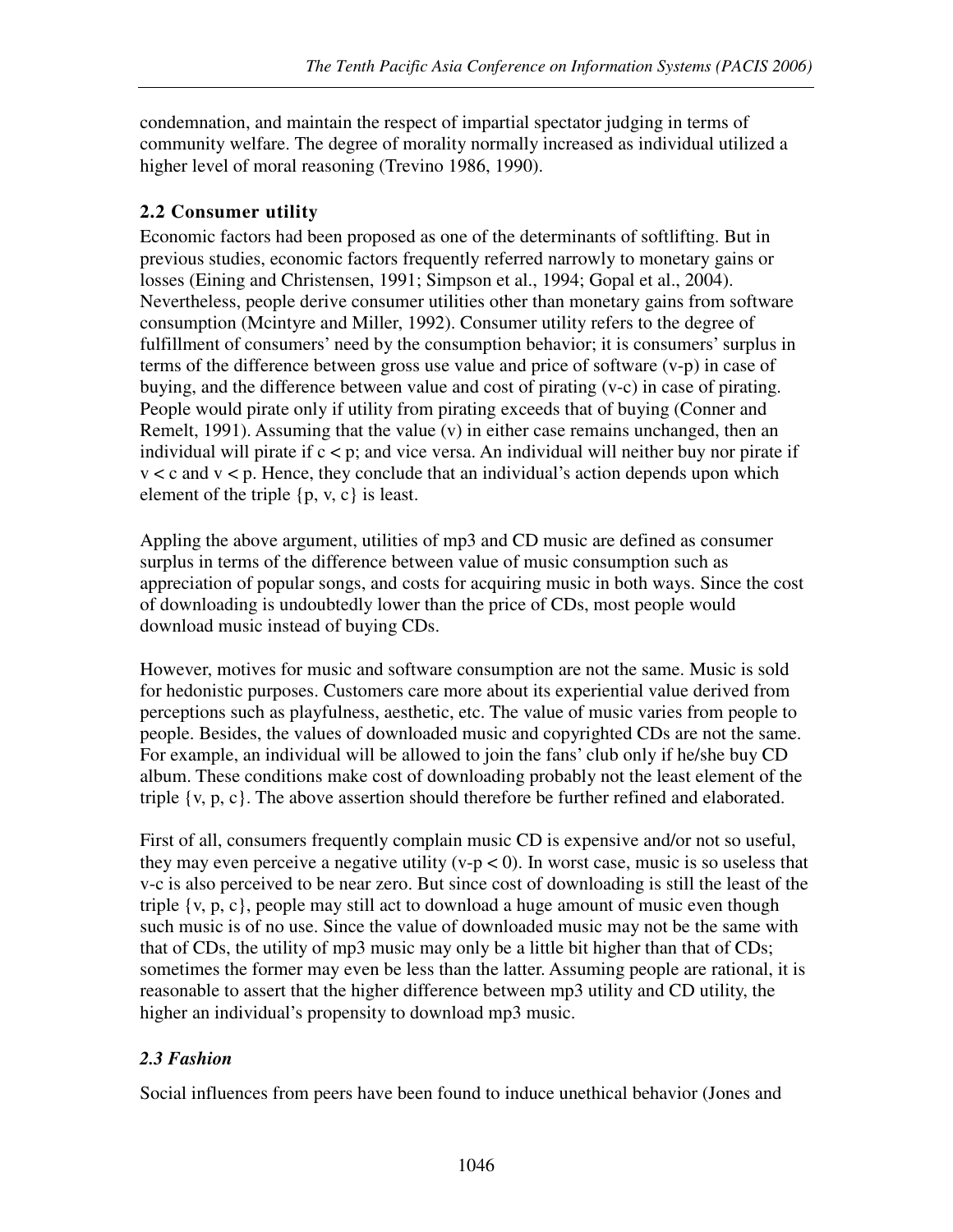Kavanagh, 1996). Music downloading and consumption are voluntary behaviors, and are viewed by many people as a symbol of "wired lifestyle". Hence, we assumed that music downloading and consumption are fashionable behaviors, and used the fashion involvement to conceptualize the effects of social influence.

Fashion influences and operates in many areas of life. Fashion is the process of adopting symbols primarily to provide the individual an identity relative to others (Reynolds, 1968). Sproles(1979) defined fashion as "a way of behaving that is temporarily adopted by a discernible proportion of members of a social group because that chosen behavior is perceived to be socially appropriate for the time and situation". In a certain period, an object conveying meaning for social identity diffused through a group and adopted by members of that group gradually becomes socially appropriate for that period.

Mcintyre and Miller (1992) found that, for products conveying social utility featuring benefits that satisfy interpersonal needs, fashion is a prime antecedent of customers' preferences of such products. The preferences of products are, in part, influenced by the social identity statement resides in a products owned by an individual's referenced peers (Miller et al., 1993). Peers set standards; people learn behavior from association of group (Jones and Kavanagh, 1996). An individual, especially the teenager, conforms those standards to avoid disapproval or dislike from others (Kohlberg, 1984).

Music is a fashionable product with abundant social utility. People who highly involve with fashion are very easy to carry out herding behavior (Gurel et al., 1972; Evans, 1964; Smucker and Creekmore, 1972). Many people have a desire to be perceived as up-to-date, hence are more apt to adopt and infuse into the latest trends in the society. Individuals with strong desire to be stylish may tend to check trends adopted by others more frequently, thus may have higher possibility to be influenced by their peers (Miller et al, 1993).

## **3. Research Method**

## *3.1 Research Model and Hypothesis*

Figure 1 depicts the research model of this study. It discloses the role of fashion, utility, differences of utility, and degree of morality in shaping the behavioral intention to download music files. Utility is the consumer's overall assessment of the value of a product after weighing "gains" and "gives" (Zeithaml, 1988, p. 14). It seems that, from the point of appreciating music, the values of mp3 and CD are equivalent. However, P2P may offer additional value (such as sharing with friends) but decrease the cost of acquiring music greatly. Assuming people is value maximizer, after comparing the CD price, music value and acquiring cost, the greater utility is perceived, the stronger the downloading intention should be. Hence, we proposed that:

*H1. The perceived utility of downloaded music is positively related to the behavioral intention to download.* 

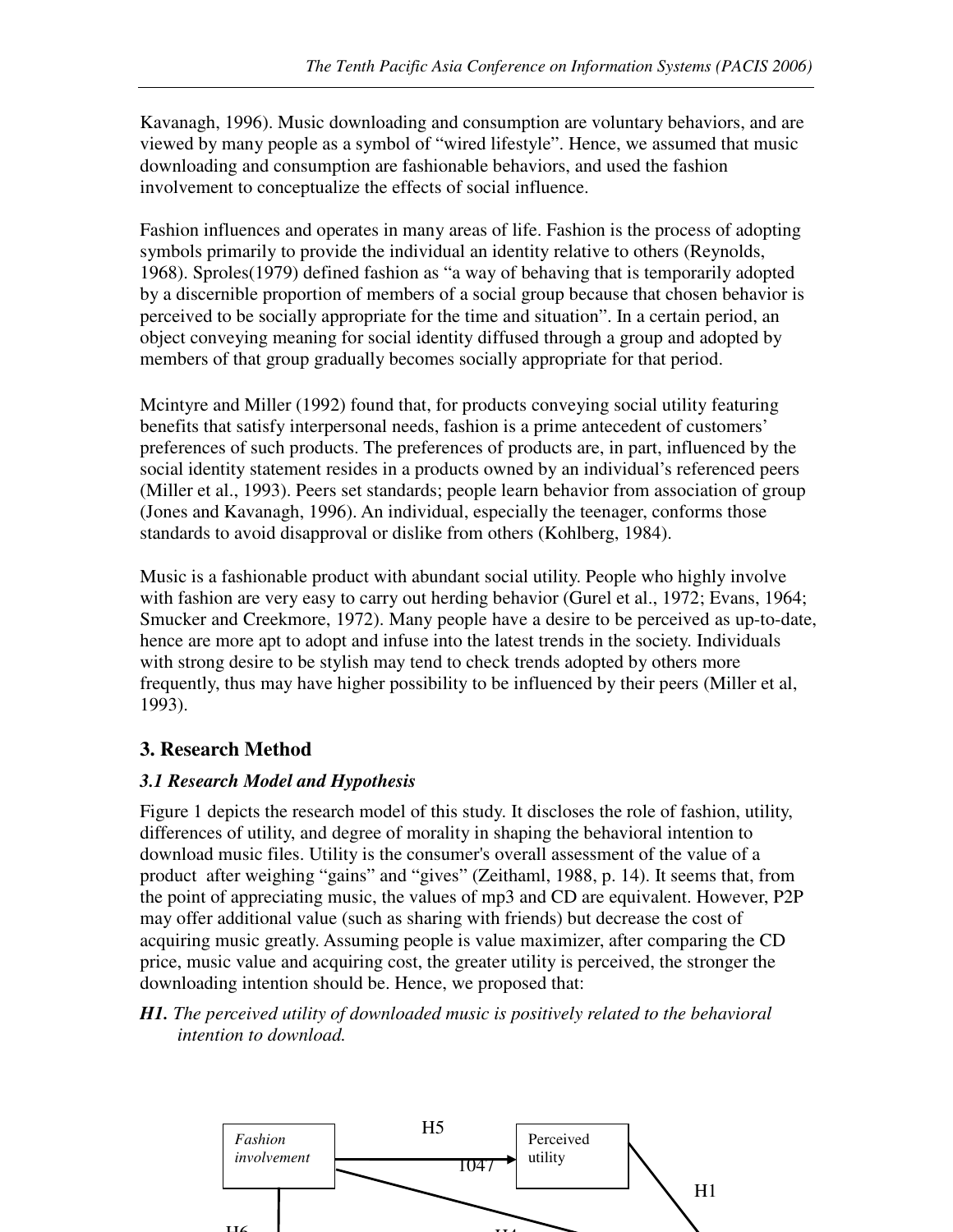## **Figure 1. Research model of the study**

Practically, buying CDs may bring greater value other than enjoying the music such as the privileges to attend fans' club, and may not suffer some costs from downloading music. For example, a good quality mp3 player may be more expensive than a CD player with about the same quality. Taking into account the "gains" and "gives" of these two different approaches for music consumption, the utility of CDs may be, and may not be better than downloaded music. For people with high rationality, the intention to download may be low if utility of downloading is not higher than that of buying CDs, even if the former is lofty. Hence, we propose that:

### *H2. The perceived differences of utility between downloaded music and CDs are positively related to the behavioral intention to download.*

Though some people may perceive music downloading as unethical, an individual with higher moral thinking will relatively commit more importance to principled reasoning in making a decision about moral dilemmas, hence may view music downloading as more unethical than those who were not. Many previous studies found a direct relationship between higher moral reasoning and higher incidents of ethical behavior (Bommer at al., 1987; Eining & Christensen, 1991; Tan, 2002). Hence, we propose that:

#### *H3. The perceived difference of morality is negatively related to the behavioral intention to download.*

Because of the extensive advertising and reports in the mass media, downloading music may now be seen as a symbol of the new life style and a socially appropriate behavior. People who highly involve with fashion carry out behavior of conformity easily(Gurel, Wilbur, and Gurel, 1972; Evans, 1964; Smucker and Creekmore, 1972), and may tend to check trends adopted by others more frequently. Thus, they may have higher possibility to be influenced by their peers (Miller et al, 1993). Hence, we propose that:

## *H4: The degree of fashion involvement is positively related to the behavioral intention to download.*

Many values other than appreciation of music can only be found from downloading music files. For example, abundant information provided by P2P systems regarding fashion of music may help a person keep in trends; abundant collection of music may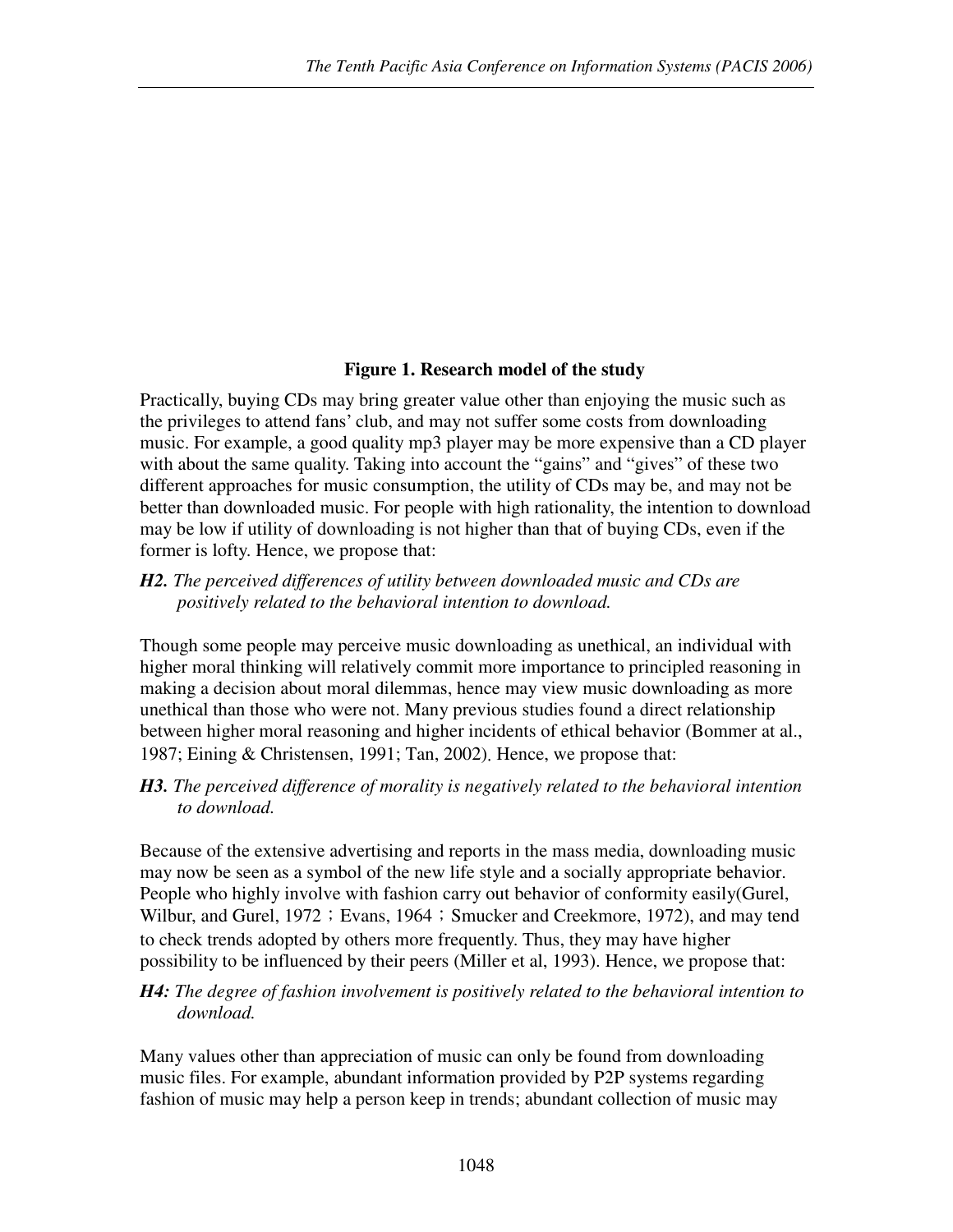help a person communicate with and conform to peers more easily; and P2P provides a easier, faster, and cheaper way of collecting music, especially for marvelous, rarely found music such as vanished historic recording. Except for the utilitarian value, the symbolic meaning attached to music provides more values to people (Miller et al., 1993). These values may raise the utility of downloading music to increase the utility difference. However, these values may be meaningful only when people are highly involved with fashion. Hence, we propose that:

- *H5: The degree of fashion involvement is positively related to the perceived utility of downloaded music.*
- *H6: The degree of fashion involvement is positively related to the perceived difference of utility between downloaded music and CDs.*

## *3.2 Measures*

The scales for the constructs were revised from previous studies for the context of music downloading. The research collects cross-sectional data of all variables by the questionnaire survey. All the items mentioned above, except for the demographic information of the subjects, utility difference and the perceived morality, were measured on a five-point Likert-type scale.

The perceived morality measures the subjects' developmental status located in a continuum of morality. Generally, Defining Issues Test (DIT) is a simple, reliable, and frequently used scale (Rest, 1986). DIT presents six stories and each story contains twelve issues regarding a hypothetical dilemma for the subject to rate their degree of importance. The subject also has to rank four most important issues of each story. Then, the score P is computed. At least three stories from DIT have to be used in an empirical study. To avoid a lengthy test, only three DIT recommended stories of "Heinz and the drug," "Escaped prisoner," and "Newspaper" were used.

The measurements for perceived utility and utility difference are based on Conner  $\&$ Rumelt (1991). Thirteen five-point Likert-type items were used to measure the utility. To reflect and compare the difference of utility between two ways of acquiring music, thirteen items of seven-point semantic differential scale were used. The measurements for intention to download are drawn from Swinyard et al. (1990) and Yogesh and Dennis (1999). Items were rewritten to specify using the system to download music instead of software piracy. The measurements for fashion involvement are based on Miller et al. (1993) and Shang et al. (2005).

To ensure the content and face validity, some master students and representative Internet users were asked to review our questionnaire. Then, a discussion was conducted to evaluate the content, wording, operationalizations of the questionnaire. The questionnaires were further refined and elaborated according to their opinions. 174 representative respondents, ranging from 13 years old to 50 years old, were invited to participate in a pre-test. Analysis of the sample indicated that the revised questionnaires resulted in high reliability and validity.

## *3.3 Data collection*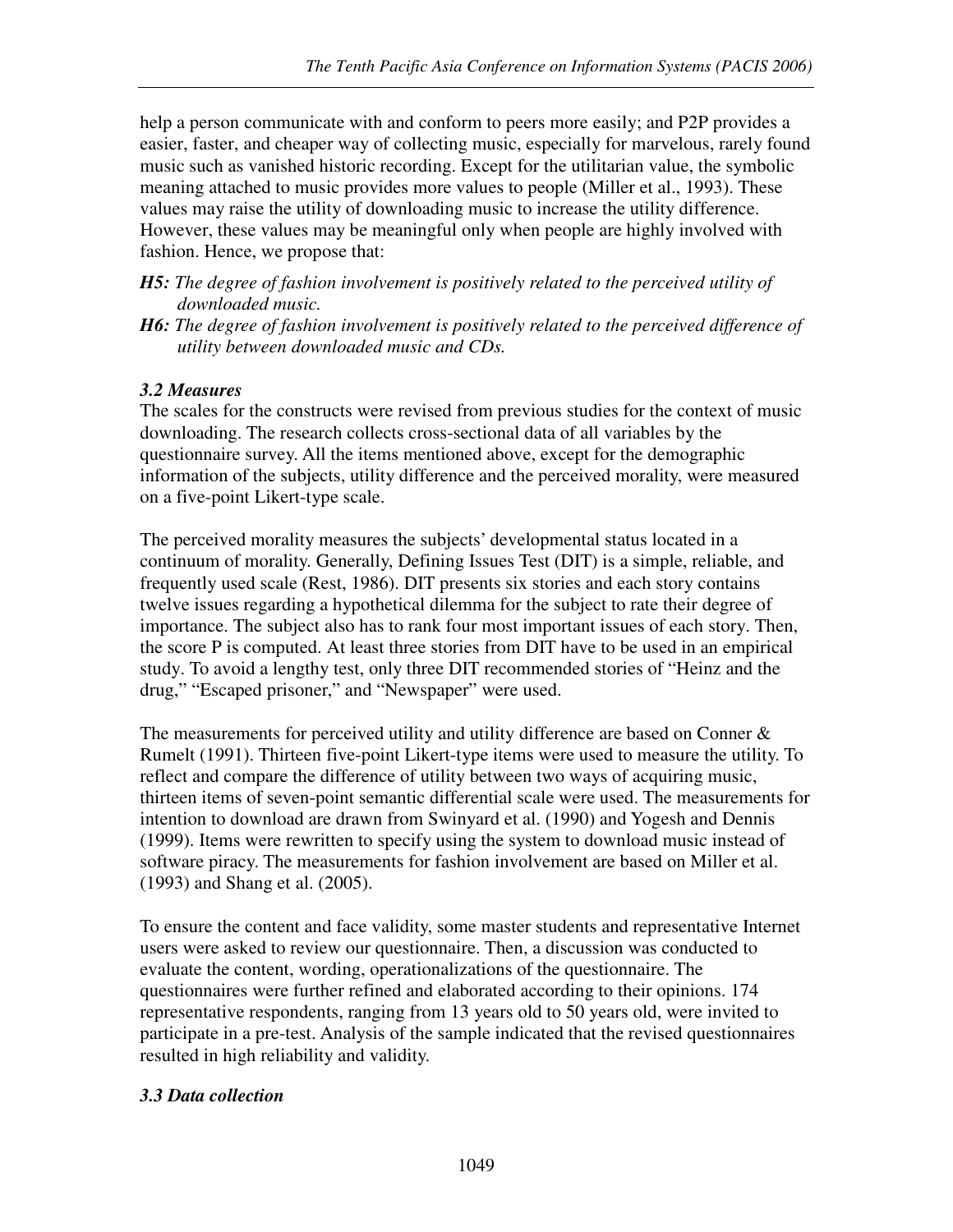A survey research was conducted to test the research model. Stratified sampling method was employed for two purposes. First of all, this study must collect sample in different stage of moral development. Secondly, we want to improve the external validity. Hence, sample's distribution of age was chosen to be similar to that of the populations of Kuro, the biggest P2P community in Taiwan with over 500,000 members. In each of the stratifications, convenient sample was drawn. The data collection lasted for a period of two weeks.

### **4. Analysis of results and research findings**

A sample of 1300 was drawn, and a total of 1239 surveys were returned, for a response rate of 95.31%. 132 unusable questionnaires were excluded. According to Rest (1986), the Consistence Check and the M score are two indicators of usability of a subject's P score. 274 questionnaires didn't pass the above tow tests. This left 834 valid questionnaires.

#### **4.1 Measurement model**

The reliability and validity of our measurement model were tested by exploratory factor analysis and Cronbach's α. The results of the Bartlett's Test of Sphericity and the KMO (Kaiser-Meyer-Olkin) test of sampling adequacy reveal that our measurement model is appropriate for factor analysis (Hair et al., 1995). A principal components analysis with orthogonal rotation by varimax method was conducted. Table 1 presents the factor structure for behavior intention and fashion. Two factors with eigenvalues larger than one were extracted. All the items were loaded in the predicted factor and the reliabilities equaled to 0.85, and 0.71 respectively.

|                 | <b>Intention</b> | Fashion | Cronbach's $\alpha$ |
|-----------------|------------------|---------|---------------------|
| P <sub>21</sub> | 0.825            | 0.122   |                     |
| <b>P18</b>      | 0.819            |         |                     |
| <b>P19</b>      | 0.791            |         | 0.85                |
| <b>P20</b>      | 0.755            |         |                     |
| <b>P22</b>      | 0.729            | 0.162   |                     |
| <b>P15</b>      |                  | 0.801   |                     |
| <b>P17</b>      | 0.153            | 0.670   |                     |
| <b>P13</b>      | 0.120            | 0.654   | 0.71                |
| P <sub>16</sub> |                  | 0.609   |                     |
| <b>P14</b>      |                  | 0.603   |                     |

Table 1 Factor structure and reliabilities for the constructs of behavior intention and fashion

Item P30 of utility was dropped because the difference between the largest score factor loading of this item and the second was less than 0.1. Four factors with eigenvalues larger than one were extracted. The reliabilities of the four factors equaled to 0.78, 0.81, 0.74, and 0.73 respectively (table 2). In addition, item P43 and P47 of utility difference were dropped because the difference between the largest score factor loading of these items and the second were less than 0.1. P39 was further dropped to increase the Cronbach's  $\alpha$ . Three factors with eigenvalues larger than one were extracted (table 3). The reliabilities of the three factors equaled to 0.71, 0.80, and 0.74 respectively.

Table 2 Factor structure and reliabilities for utility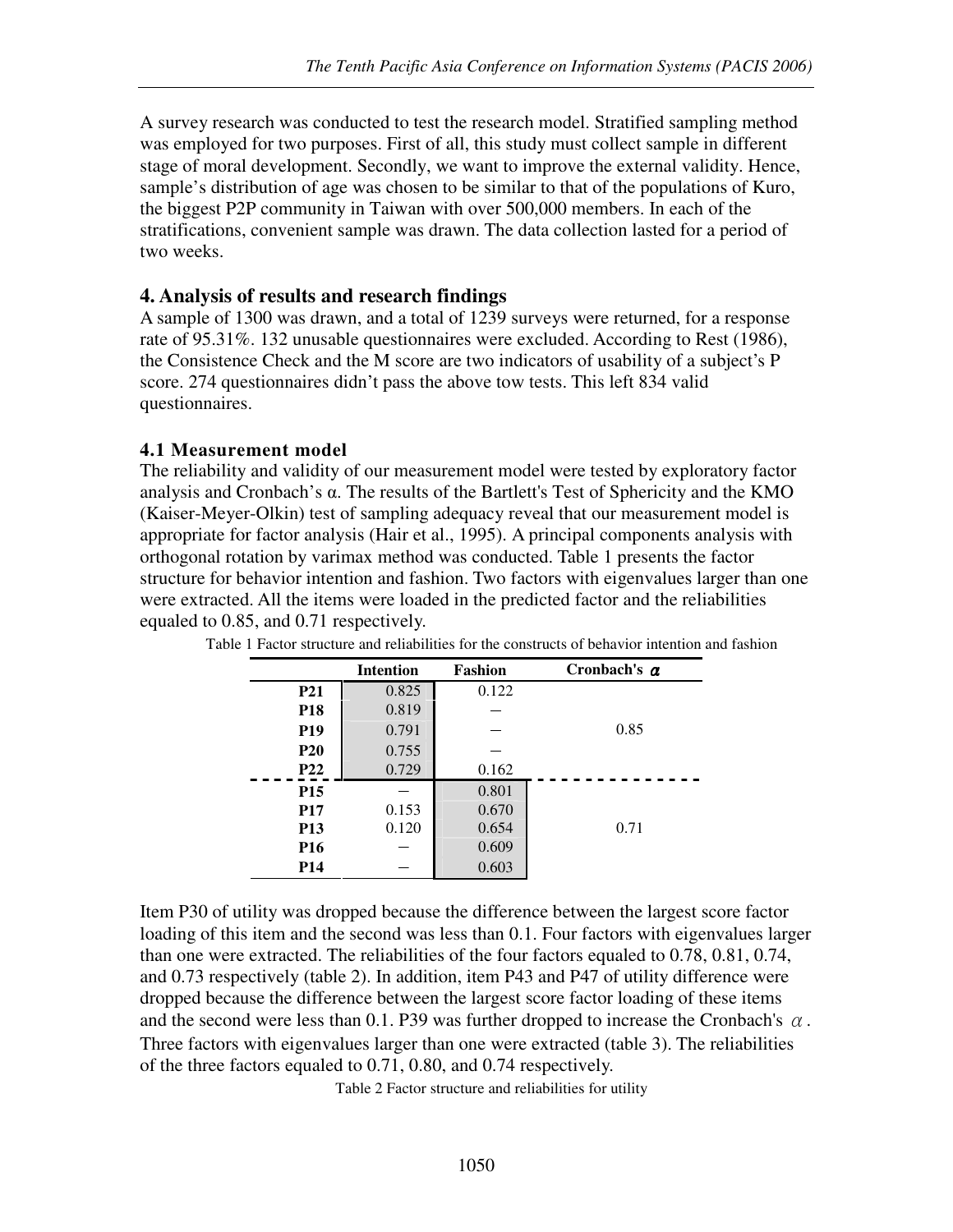|                 |         | component    |       |                |            |                     |  |
|-----------------|---------|--------------|-------|----------------|------------|---------------------|--|
|                 | 1       | $\mathbf{2}$ | 3     | 4 <sup>b</sup> | eigenvalue | Cronbach's $\alpha$ |  |
| <b>P28</b>      | 0.840   |              | 0.209 |                |            |                     |  |
| P <sub>29</sub> | 0.804   | 0.193        |       | 0.130          |            |                     |  |
| P <sub>26</sub> | 0.700   | 0.139        |       | 0.213          | 4.531      | 0.78                |  |
| <b>P27</b>      | 0.607   |              | 0.314 | 0.185          |            |                     |  |
| <b>P33</b>      | $\_\_a$ | 0.838        | 0.200 | 0.173          |            |                     |  |
| <b>P31</b>      | 0.118   | 0.807        |       | 0.115          | 1.479      | 0.81                |  |
| P32             | 0.201   | 0.785        | 0.205 | 0.121          |            |                     |  |
| <b>P35</b>      | 0.157   | 0.124        | 0.783 | 0.173          |            |                     |  |
| <b>P36</b>      | 0.190   | 0.206        | 0.765 |                | 1.212      | 0.74                |  |
| P34             | 0.143   | 0.145        | 0.746 |                |            |                     |  |
| P <sub>24</sub> | 0.232   | 0.161        |       | 0.842          | 1.012      | 0.73                |  |
| P <sub>25</sub> | 0.148   | 0.200        | 0.211 | 0.820          |            |                     |  |

a: Suppress absolute values < 0.1

*b*: Cumulative explained variance: 68.62%

| Table 3 Factor structure and reliabilities for difference of utility |
|----------------------------------------------------------------------|
|----------------------------------------------------------------------|

|            | Component |              |                | eigenvalue | Cronbach's $\alpha$ |  |
|------------|-----------|--------------|----------------|------------|---------------------|--|
|            | 1         | 2            | 3 <sup>b</sup> |            |                     |  |
| P48        | 0.736     | 0.147        | 0.252          |            |                     |  |
| P49        | 0.670     | $\mathbf{a}$ |                |            |                     |  |
| <b>P37</b> | 0.652     | 0.260        | 0.225          | 3.741      | 0.71                |  |
| <b>P38</b> | 0.621     | 0.118        |                |            |                     |  |
| P40        | 0.568     | 0.183        | 0.265          |            |                     |  |
| P45        | 0.181     | 0.856        | 0.134          |            |                     |  |
| <b>P46</b> | 0.195     | 0.841        | 0.180          | 1.347      | 0.80                |  |
| <b>P44</b> | 0.124     | 0.760        |                |            |                     |  |
| <b>P41</b> | 0.178     |              | 0.867          | 1.064      | 0.74                |  |
| <b>P42</b> | 0.174     | 0.169        | 0.836          |            |                     |  |

a: Suppress absolute values < 0.1

*b*: Cumulative explained variance: 61.52%

#### *4.2 Hypotheses testing*

The causal structural model was tested using Structural Equation Modeling (SEM). However, the construct of morality has been measured with only one item. Following Kline (1998), the variance of this latent variable's measurement error term is fixed to equal 0.20 times P scores' observed variance; and the loading of P score is fixed to 1. Maximum likelihood estimation is employed for model fitting. The goodness-of-fit indices for this model, shown in Table 4, indicated a moderate fit between the structural model and the data. As shown in figure 2, the t statistics for path between morality and intention, and path between fashion and intention are not significant. The summary of the hypotheses tests is presented in table 5. The above findings indicate that morality and fashion involvement have no direct effects on the unethical behavior of music downloading (H3, H4 were rejected). However, subjects' behavioral intention to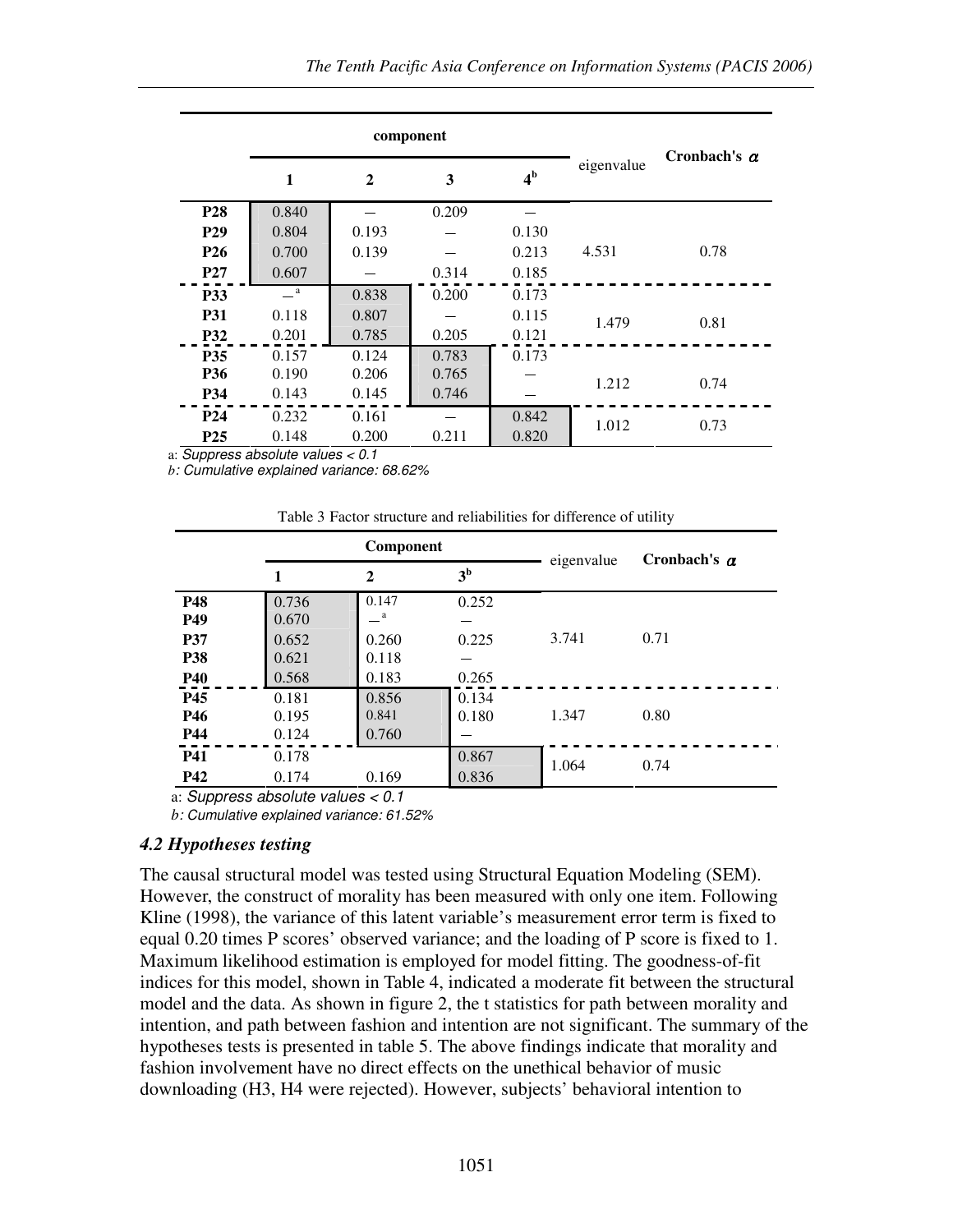| <b>Fit Indicators</b> | Criteria of good fit | Results              |  |
|-----------------------|----------------------|----------------------|--|
| Chi-square            | $P \ge 0.05$         | $958.29(P \le 0.00)$ |  |
| Chi-square/df         | $\leq$ 3             | 7.4                  |  |
| <b>GFI</b>            | $\geq 0.9$           | 0.90                 |  |
| <b>AGFI</b>           | $\geq 0.8$           | 0.86                 |  |
| <b>NFI</b>            | $\geq 0.9$           | 0.88                 |  |
| <b>NNFI</b>           | $\geq 0.9$           | 0.87                 |  |
| <b>CFI</b>            | Close to 1           | 0.89                 |  |
| <b>RMR</b>            | $\leq 0.05$          | 0.092                |  |

download music files is influenced by their fashion involvement, mediated by their rational consideration for greater utility (H1, H2, H5, H6).

|  | Table 4. Fit measures for the SEM |  |  |
|--|-----------------------------------|--|--|
|  |                                   |  |  |

## **5. Conclusion and Discussion**

The results of test of the model indicate that a comparison of the economical utility between downloading music files and buying a music CD greatly influence users' behavioral intention. Coincide with the argument of Conner and Rumelt (1991), consumers are essentially value maximizers when choosing between buying and downloading music. Interestingly, the evaluation of the economical utility is influenced by one's need to pursue an image of fashion. This result indicates that people are selective in downloading mp3. It's meaningless for them to download music, say a classical symphony, not in their beloved trend like Hip-Hop.

The degree of morality is not related with behavioral intention to download music files. Resources in the P2P environment are deemed by many people as public goods to bring more welfare to the whole society (Stallman, 1995). Downloading music files therefore is probably deemed not so unethical under the ideology of freeware. Individual with ideology of consumer rights, a belief in the basic requirements of consumers being satisfied in a fair transaction, might argue that an invasion of intellectual property rights is a conclusion derived from extant economic systems. The big music companies today may have earned rent from their control of the distribution channel of music. Consumers should have the right to buy just the music they like, instead of buying a CD with unfavorable and/or ill produced songs. People downloading music files may only chase a better utility that can't be offered in current economic systems.

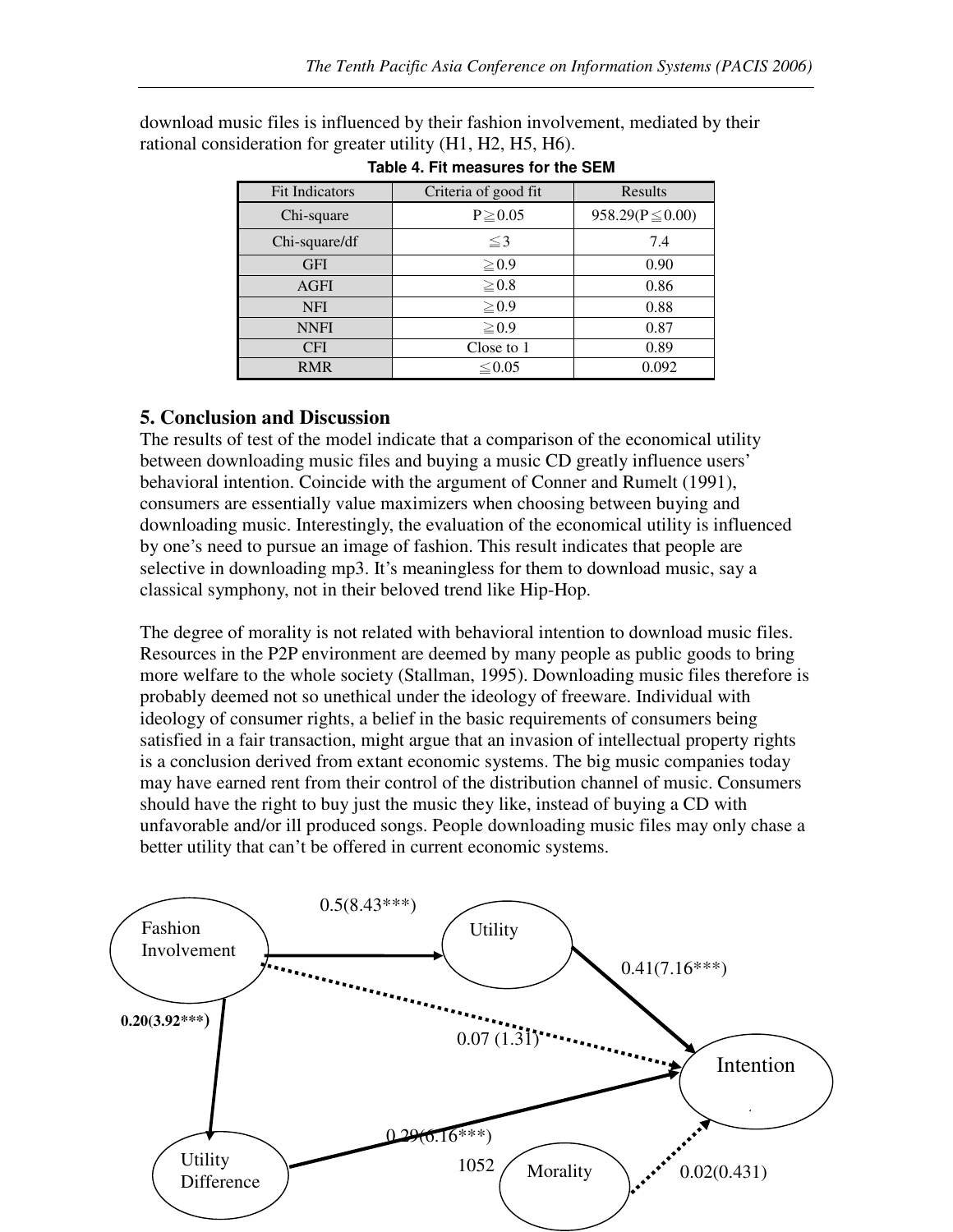#### Chi-square= 958.29 df= 129 p-value= 0.00000 RMSEA= 0.088 *Note: Path Coefficient (t value), \* Significant at 0.05, \*\* Significant at 0.01, \*\*\* Significant at 0.001* **Dotted line means not significant**

Figure 2 Results of the structural model and hypotheses test

| <b>Hypothesis</b>             | <b>Path coefficient</b> | <b>T</b> value        | <b>Support</b> |
|-------------------------------|-------------------------|-----------------------|----------------|
| $H1: U \rightarrow$ Download  | 0.41                    | $7.16***$             | Yes            |
| $H2: UD \rightarrow$ Download | 0.29                    | $6.16***$             | Yes            |
| $H3: M \rightarrow$ Download  | 0.02                    | 0.431                 | N <sub>0</sub> |
| H4: FI→Download               | 0.07                    | 1.31                  | No             |
| $H5: FI \rightarrow U$        | 0.50                    | $8.43***$             | Yes            |
| $H6: FI\rightarrow UD$        | 0.20                    | $3.92***$<br>$\cdots$ | Yes            |

Table 5 Summary of path coefficients and hypotheses tests

*Note: \* Significant at 0.05, \*\* Significant at 0.01, \*\*\* Significant at 0.001*

The results of this study have implications for practitioners. Consumers rationalize their behavior by norms not regulated by the current economic systems to choose a channel with higher utility. To attract customers, companies should try their best to apply and realize the benefits of the new technology to increase their consumers' utility in music consumption and satisfy customers' need of fashion. The design of the content and meaning of CD albums should coincide with the metaphor of the latest trend and emotional needs for a sense of belonging to that trend. Companies may even try their best to manipulate the trace of fashion to create an image of fashion architect. The utility of music CDs can be adapted via improving its value, decreasing its cost, or increasing the costs of mp3 music. For example, companies can provide multiple and free choices in reasonable prices (Gopal et al., 2004; Bhattacharjee et al., 2003) to their customers. The success of iTunes may firmly support the above idea.

#### **Reference**

- Asvanund, A., Clay, K., Krishnan, R., and Smith, M. D., "An Empirical Analysis of Network Externalities in Peer-To-Peer Music Sharing Networks," *Information Systems Research* (15:2), 2004, pp. 155-174
- Becker, J. U. and Clement, M., "The Economic Rationale of Offering Media Files in Peer-to-Peer Networks," *Proceedings of the 37th Hawaii International Conference on System Science (CD-ROM),* Hawaii, USA, Jan. 5-8, 2004
- Bentler, P. M., and Bonett, D. G., "Significance Tests and Goodness-of-fit in the Analysis of Covariance Structures," Psychological Bulletin, 1980, pp. 588-606.
- Bhattacharjee, S., Gopal, R. D., and Sanders, G. L., "Digital Music and Online Sharing: Software Piracy 2.0?" *Communications of The ACM* (46:7), 2003, pp. 107-111.
- Bommer, M., Gratto, C., Gravander, J., and Tuttle, M., "A Behavior Model of Ethical and Unethical Decision Making," *Journal of Business Ethics* (6), 1987, pp. 265-280.
- Chien, C. S., and L. Moutinho, "The External Contingency and Internal Characteristic of Relationship Marketing," *Journal of Marketing Management* (16:6), July 2000, pp. 583-595.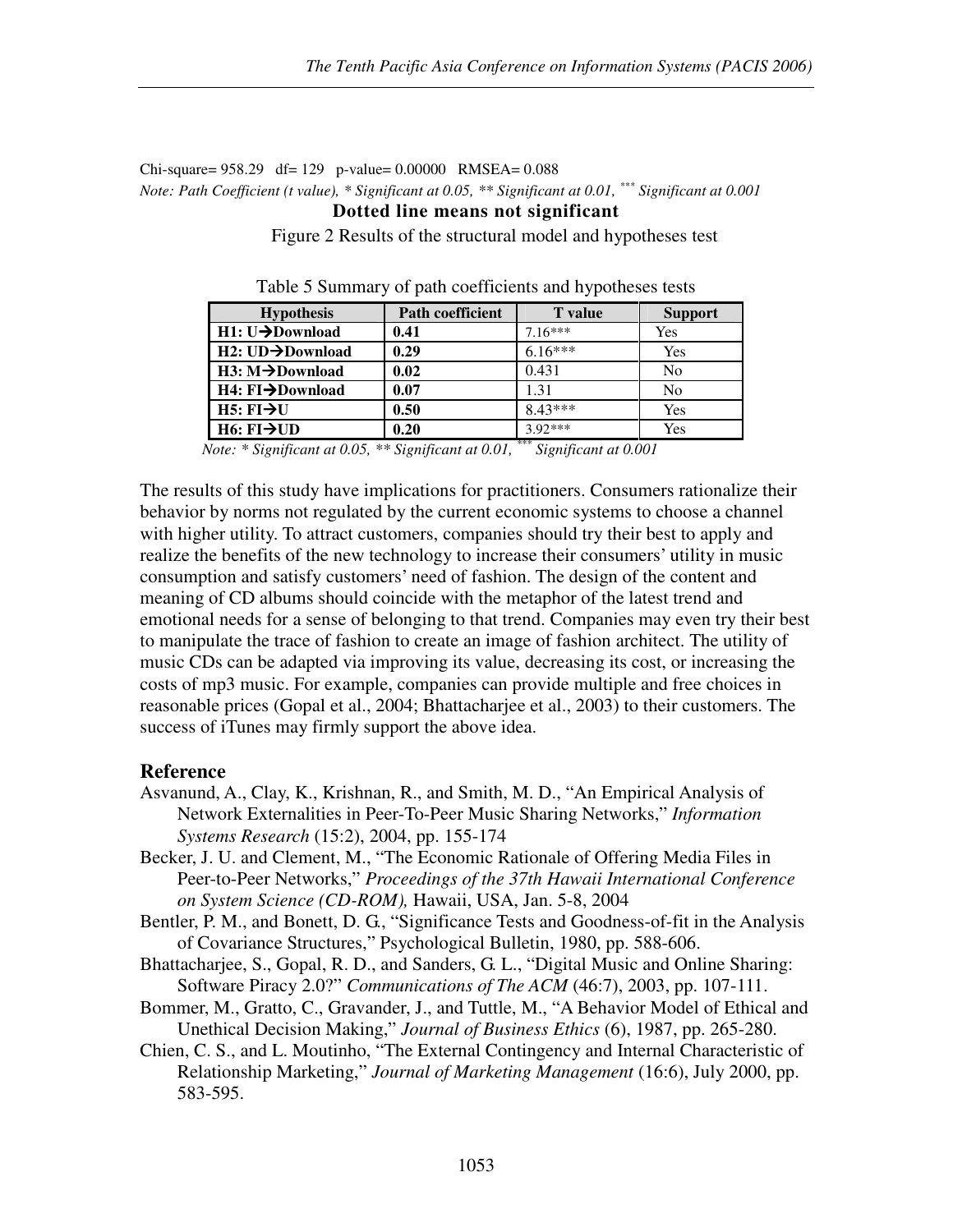- Conner K. R. and Rumelt, R. P., "Software Piracy: An Analysis of Protection Strategies," *Management Science* (37), Feb. 1991, pp. 125-139,.
- Eining, M. M. and Christensen, A. L., "A Psycho-Social Model of Software Piracy: The Development and Test of Model," in *Ethical Issue in Information Systems*, R. DeJoie, G. Flower and D. Paradice (eds.), Boston Boyd and Fraser Publishing Company, 1991.
- Evans, S. Evelyn, "Motivations Underlying Clothing Selection and Wearing," *Journal of Home Economics* (56), September 1964, pp. 739-743.
- Ferrell, O. C., and Gresham, L. G., "A Contingency Framework for Understanding Ethical Decision Making in Marketing," *Journal of Marketing* (49:3), 1985, pp. 87- 96.
- Gopal, R. D., Sanders, G. L., Bhattacharjee, S., Agrawal, M., and Wager, S. C., "A Behavior Model of Digital Music Piracy," *Journal of Organizational Computing and Electric Commence* (14:2), 2004, pp. 89-105.
- Gurel, Lois M., Wilbur, June C., and Gurel, Lee, "Personality Correlates of Adolescent Clothing Styles," *Journal of Home Economics* (64), March 1972, pp. 42-47.
- Hair, J. F., Anderson, R. E., Tatham, R. L., and Black, W. C., *Multivariate Data Analysis with Readings*, 4<sup>th</sup> edition, New York: Macmillan, 1995.
- Huang, C. Y., "File Sharing as a Form of Music Consumption," *International Journal of Electronic Commerce* (9:4), Summer 2005.
- Jones, T. M., "Ethical Decision Making by Individual in Organization: An Issue-Contingent Model," *Academy of Management Review* (16), 1991, pp. 366-395.
- Jones, G. E., and Kavangh, M. J., "An Experimental Examination of the Effects of Individual and Situational Factors on Unethical Behavior Intention in the Work Place," *Journal of Business Ethics* (16:5), May 1996, pp. 511-523.
- Kline, Rex B, *Principles and Practice of Structural Equation Modeling*, New York, NY: Guilford Press, 1998.
- Kohlberg, L., "Stage and Sequence: The Cognitive-Developmental Approach to Socialization," in *Essays on Moral Development: The Psychology of Moral Development*, Vol. 2, Kohlberg (Ed.), San Francsco: Harper and Row, 1984, 7-169.
- Krishnan, R., Smith, M. D. and Telang, R., "The Economics of Peer-To-Peer Networks" *Journal on Information Technology Theory and Applications* (5:3), 2003, pp. 31-44
- Krishnan, R., Smith, M. D., Tang, Z., and Telang, R., "The Impact of Free-Riding on Peer-to-Peer Networks," *Proceedings of the 37th Hawaii International Conference on System Science (CD-ROM),* Hawaii, USA, Jan. 5-8, 2004
- Lessig, L., *The Future of Ideas,* Vintage Books, New York, 2002.
- Logsdon, J. M., Thompson, J. K., and Reid, R. A., "Software Piracy: Is it Related to Level of Moral Judgment?" *Journal of business Ethics* (13), 1994, pp. 849-857.
- McKintyre, S. H., and Miller, C. M., "Social Utility and Fashion Behavior," *Marketing Letters* (3:4), 1992, pp. 371-382.
- Miller, C. M., Mcintyre, S. H., and Mantrala, M. K., "Toward Formalizing Fashion Theory," Journal of Marketing Research (30:4), May 1993, pp. 142-157.
- Reid, R. A., Thompson, J. K., and Logsdon, J. M., "Knowledge and Attitudes of Management Students toward Software Piracy," Journal of Computer Information Systems (33), 1992, pp. 46-51.
- Rest, J., *DIT Manual*, (3rd edition), Minneapolis: Center for the Study of Ethical